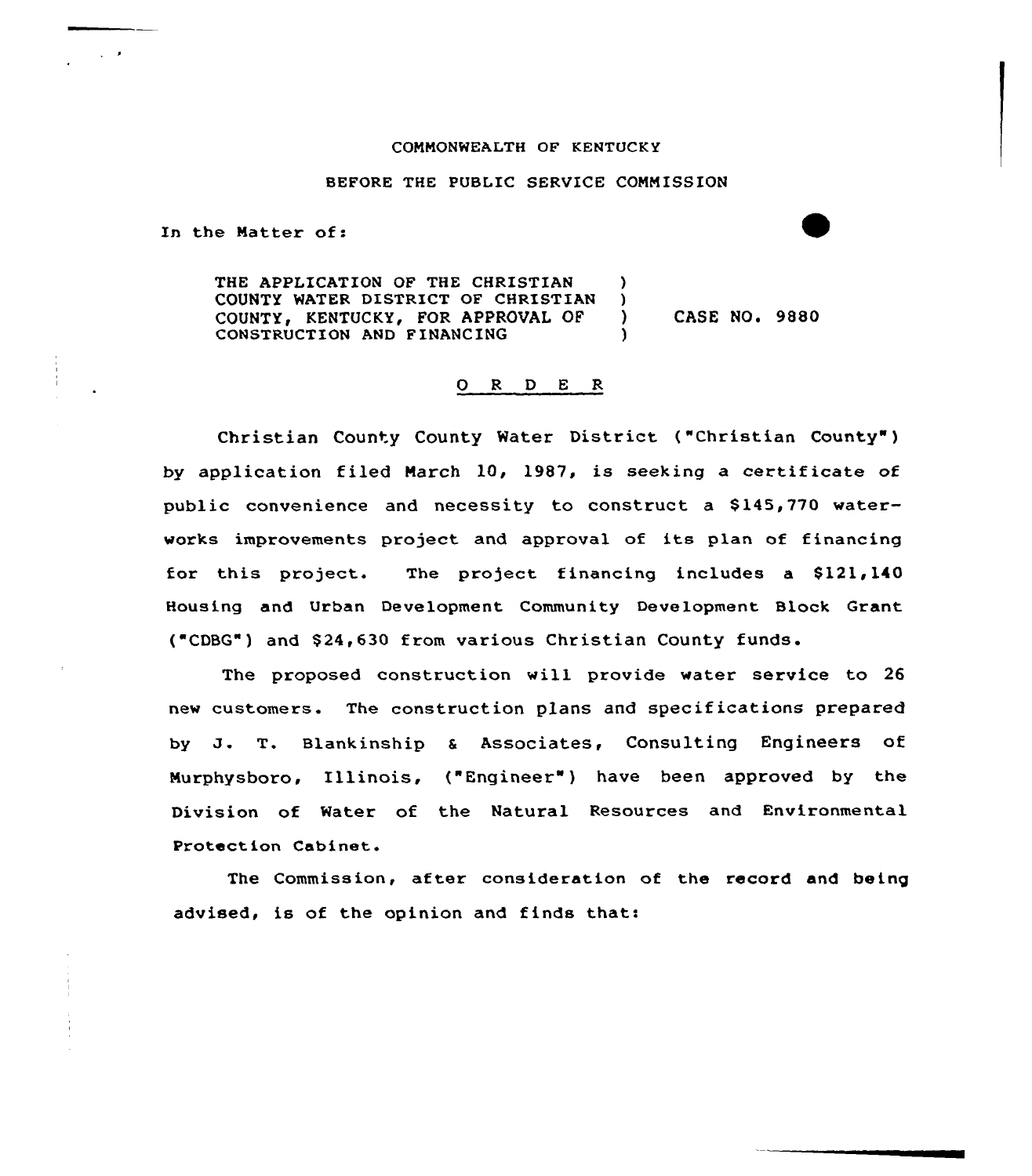1. Public convenience and necessity require that the construction proposed in the application and record be performed and that a certificate of public convenience and necessity be granted.

2. The proposed project includes the construction of about 3.1 miles of 8- and 6-inch water line, and related appurtenances.

3. The low bids totaled \$110,938. The funds required for this work will be approximately \$145,770 including engineering design fees, and other indirect construction costs.

4. Any deviations from the construction herein approved which could adversely affect service to any customer should be done only with the prior approval of this Commission.

5. Christian County should furnish duly verified documentation of the total costs of this construction including all capitalized costs (engineering, legal, administrative, etc.) within 60 days of the date that construction is substantially completed. Said costs should be classified into appropriate plant accounts in accordance with the Uniform System of Accounts for Mater Utilities prescribed by this Commission.

6. Christian County should require the Engineer to provide resident inspection under the general supervision of a professional engineer with <sup>a</sup> Kentucky registration in civil or mechanical engineering to ensure that the construction work is done in accordance with the contract plans and specifications and in conformance with the best practices of the construction trades involved in the project..

 $-2-$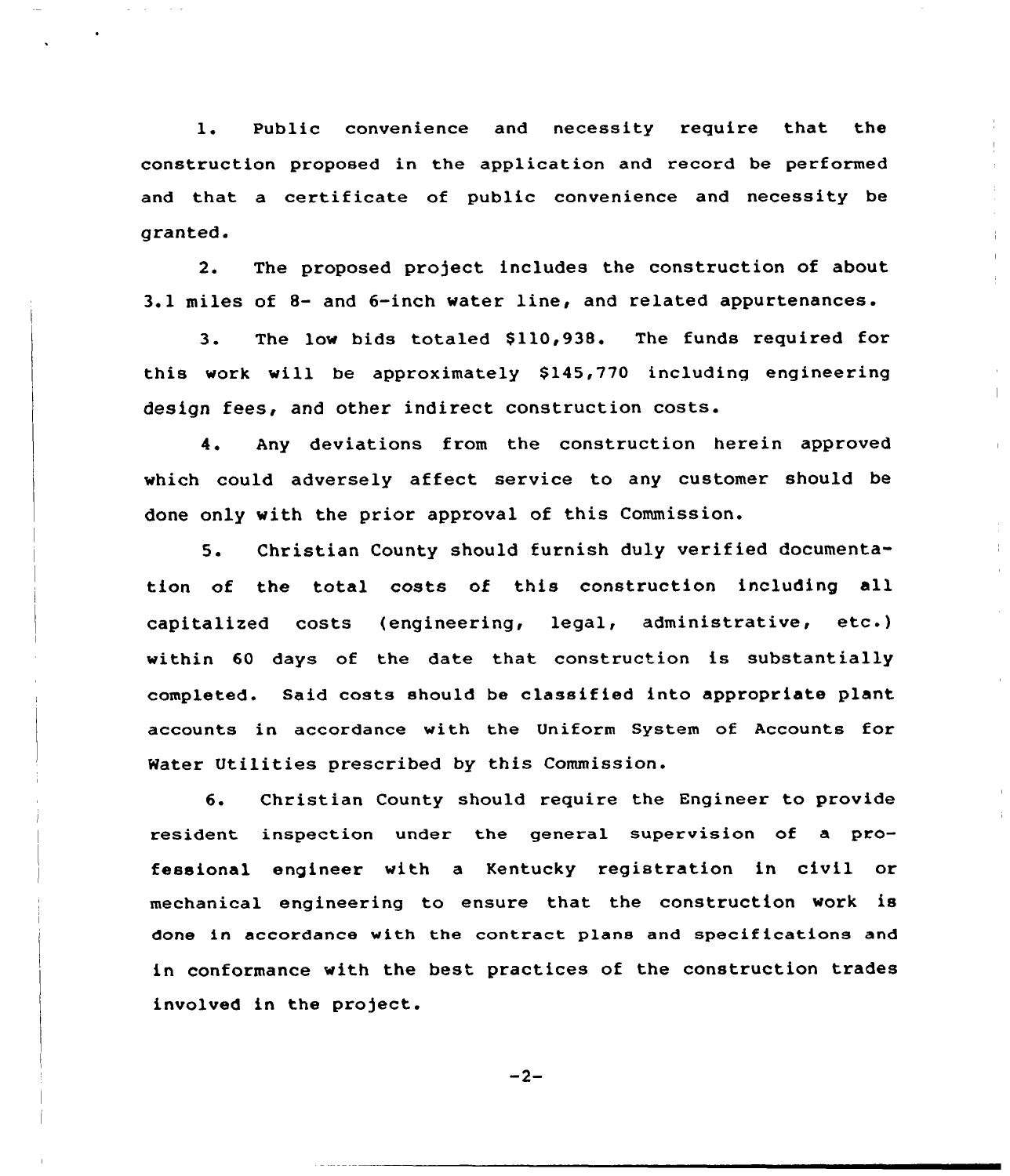7. Christian County should require the Engineer to furnish a copy of the "as-built" drawings and a signed statement that the construction has been satisfactorily completed in accordance with the contract plans and specifications within 60 days of the date of substantial completion of this construction.

8. The \$145,770 financing plan proposed by Christian County for its proposed construction is for lawful objects within its corporate purposes, is necessary and appropriate for and consistent with the proper performance of its services to the public and will not impair its ability to perform these services, is reasonably necessary and appropriate for such purposes and should, therefore, be approved.

IT IS THEREFORE ORDERED that:

1. Christian County be and it hereby is granted <sup>a</sup> certificate of public convenience and necessity to proceed with the proposed construction as set forth in the plans and specifications of record herein.

2. Christian County's plan of financing consisting of \$ 121,140 in CDBG funds and \$ 24,630 in various Christian County funds be and it hereby is approved.

3. Christian County shall comply with all matters set out in Findings <sup>4</sup> through <sup>7</sup> as if the same were individually so ordered.

Nothing contained herein shall be deemed a warranty of the Commonwealth of Kentucky, or any agency thereof, of the financing authorised herein.

 $-3-$